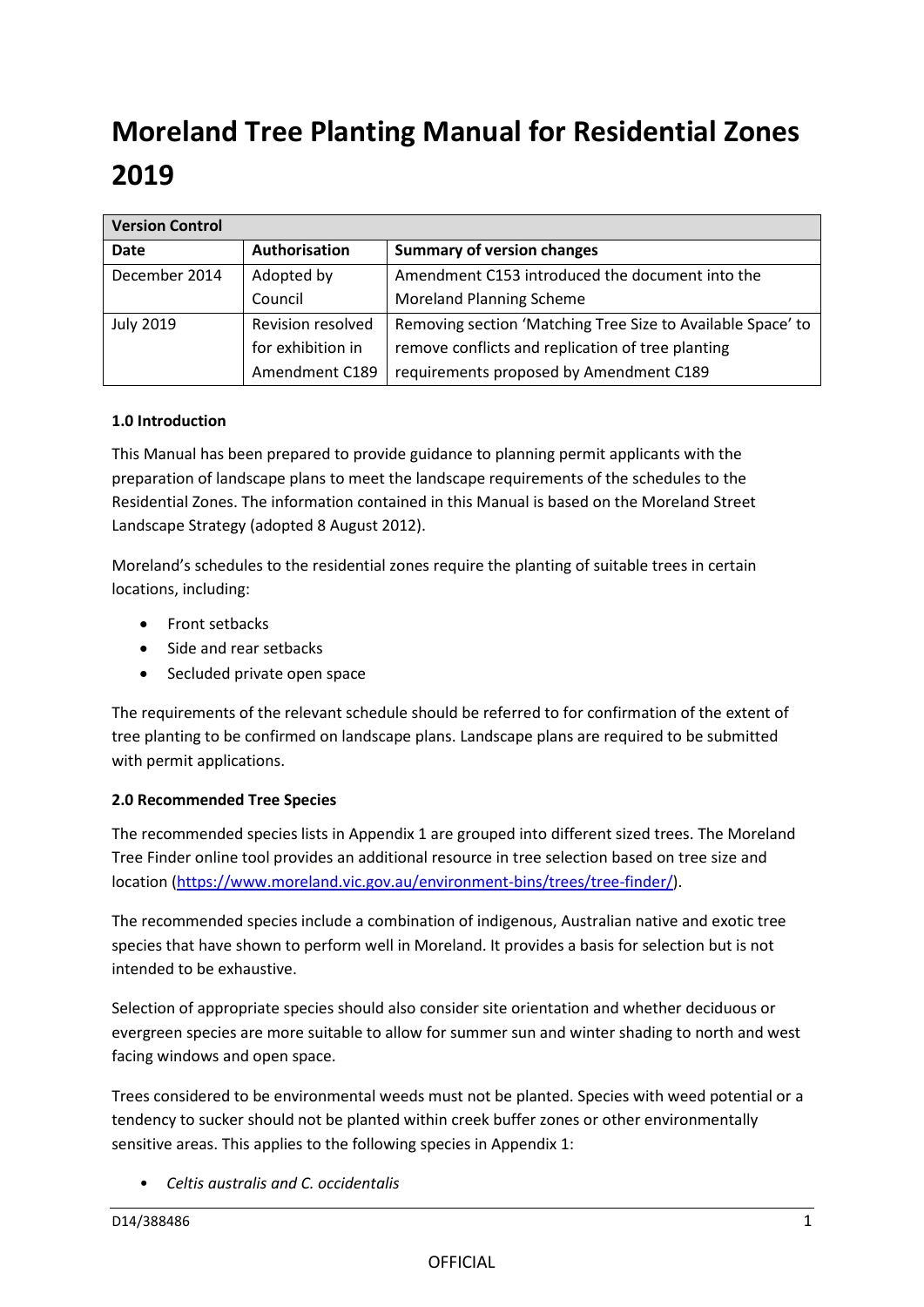- *Robinia pseudoacacia*
- *Gleditsia triacanthos*
- *Olea europaea*
- *Casuarina cunninghamiana*
- *Ulmus procera*
- *Platanus xacerifolia*

Trees must be able to survive with natural rainfall. Reliance on irrigation systems is not supported.

### **3.0 Tree Planting and Establishment Methods**

### **3.1 Tree Planting Details**

Trees at planting should be at least:

- Height 2 metres
- Caliper width 30mm
- Rootball must provide enough ballast to support the tree
- A minimum planting bay of 600mm is required
- Tree should be staked on both sides for support

Refer to diagram on following page.

Other notes to consider include:

- Opportunities for passive watering (e.g. can it be connected to nearby house drain downpipes?)
- Irrigation of the landscape design, especially where planting within planters and green walls.
- Planting configuration and context (how do proposed trees integrate with overall landscape plan onsite and in nearby public realm?)
- Consideration of underground and overhead services.
- Inclusion of root barriers between the tree and foundations/infrastructure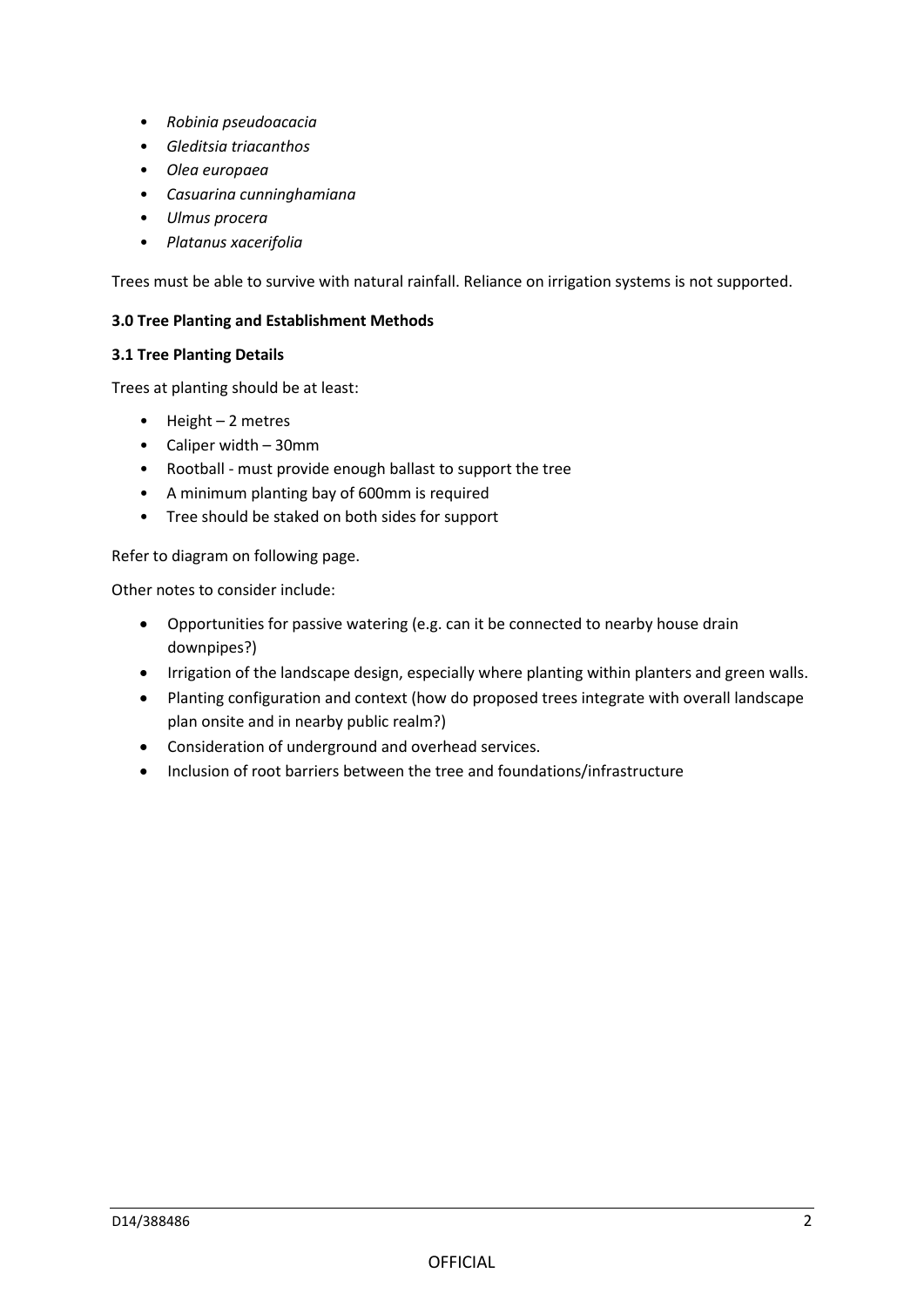

### NOTES:

- 1. Locate services (Ring Melbourne One Call Services) prior to setting out and excavation
- 2. All excavation to be undertaken by hand
- 3.. Advanced trees to be approximately 2000mm high (40-50 litres container min.)
- 4. Apply 150 litres of water immediately after planting
- 5. Apply 25 grams NPK (20:4:8) at planting per square metre of root zone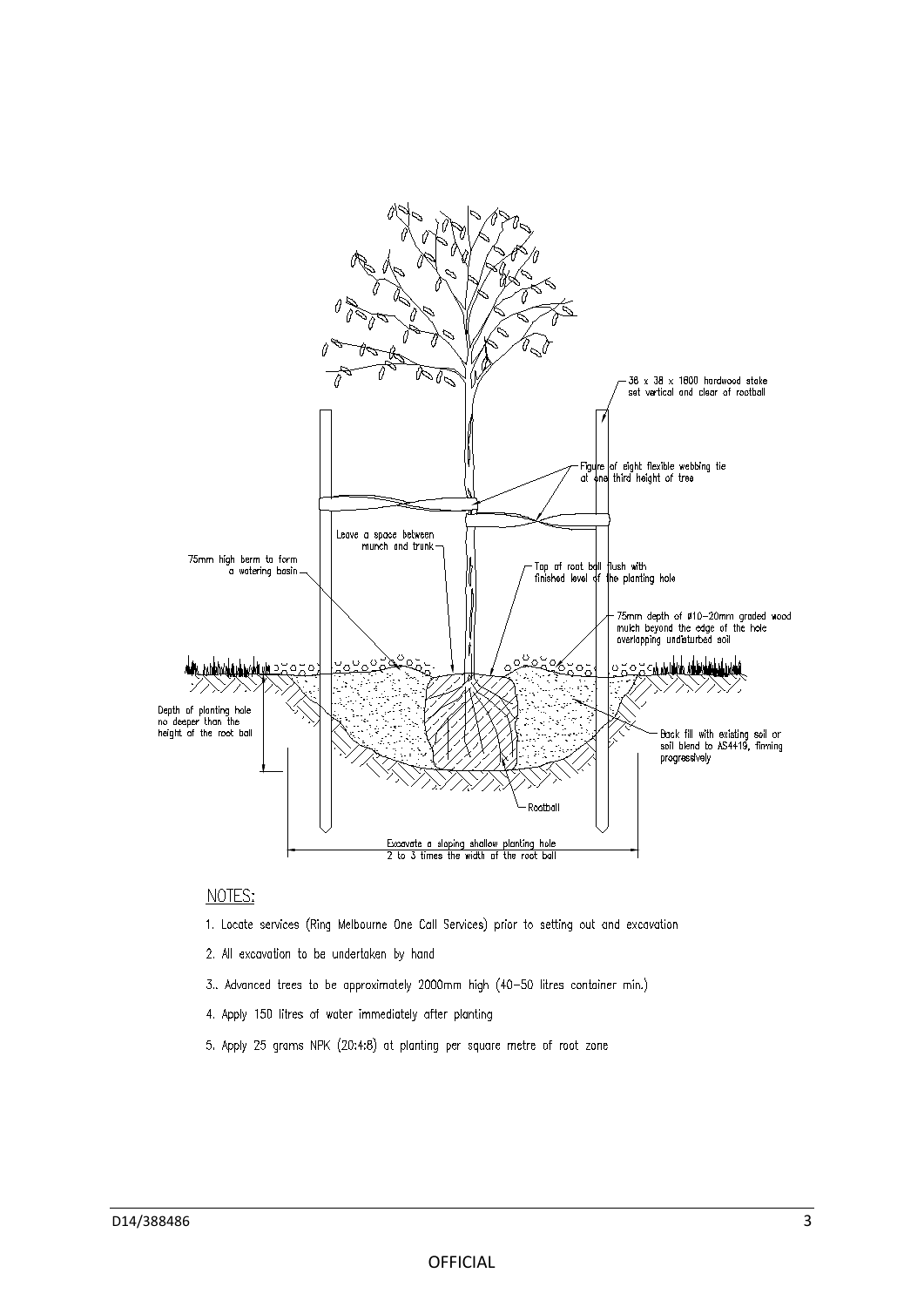### **3.2 Tree Maintenance**

Landscape Plans should include an establishment maintenance plan. An example of a two year establishment maintenance plan is shown in the table below.

| <b>Activity</b>    | Year 1 – Number of visits | Year 2 - Number of visits |
|--------------------|---------------------------|---------------------------|
| Watering           | 30                        | 20                        |
| Weed control       |                           |                           |
| Mulch top up       |                           |                           |
| Formative pruning  |                           |                           |
| Stake removal      |                           |                           |
| Water well removal |                           |                           |
| l Tree tie removal |                           |                           |

The major limitations to root spread will be soil compaction from development works.

The planting hole can be dug with a number of different pieces of equipment. Recently the use of chain trenchers has become common. These devices will dig a hole of this type readily, in most soils, and will leave the excavated soil in a good tilth condition for backfilling after planting. In the sandy and loam soils in Moreland holes can be dug at most times of the year. In the basalt clay soils holes are best pre-dug during summer while the soil is dry.

Unamended site soil is recommended as backfill in all planting situations. Organic and other amendments are generally of no value and may make the planting environment worse. If organic amelioration of site soil was desired, shallow incorporation of composted organic matter (surface 100 mm only) is recommended. Surface application of organic mulches is a preferred option.

If site soil cannot be used for backfilling the planting hole, a low organic matter sandy soil is recommended. The drainage rate of this soil should be no less than 5 mm /h.

Drainage will not be required in most planting holes unless the tree is not suited to the drainage characteristics of the site or is of a very large size requiring excavation into underlying clay subsoil. Drainage will be required where trees are being planted into rain garden planters for water quality treatment of runoff water. Irrigation should also be included especially where trees are planted in planters rather than in deep soil.

### *Improving soil conditions for trees growing in paved areas*

One simple way of improving tree soil conditions is the use of raised planters that provide an improved soil volume in the root flare area and zone of rapid taper. This approach also reduces soil compaction around the base of the tree by reducing pedestrian access. If such an approach is used it is essential that the soil in the raised planter is connected to a larger soil volume below the paving.

Structural soil cells (e.g. like 'stratacell') should also be considered. They provide volume beneath paving and avoid clutter caused by raised pavers.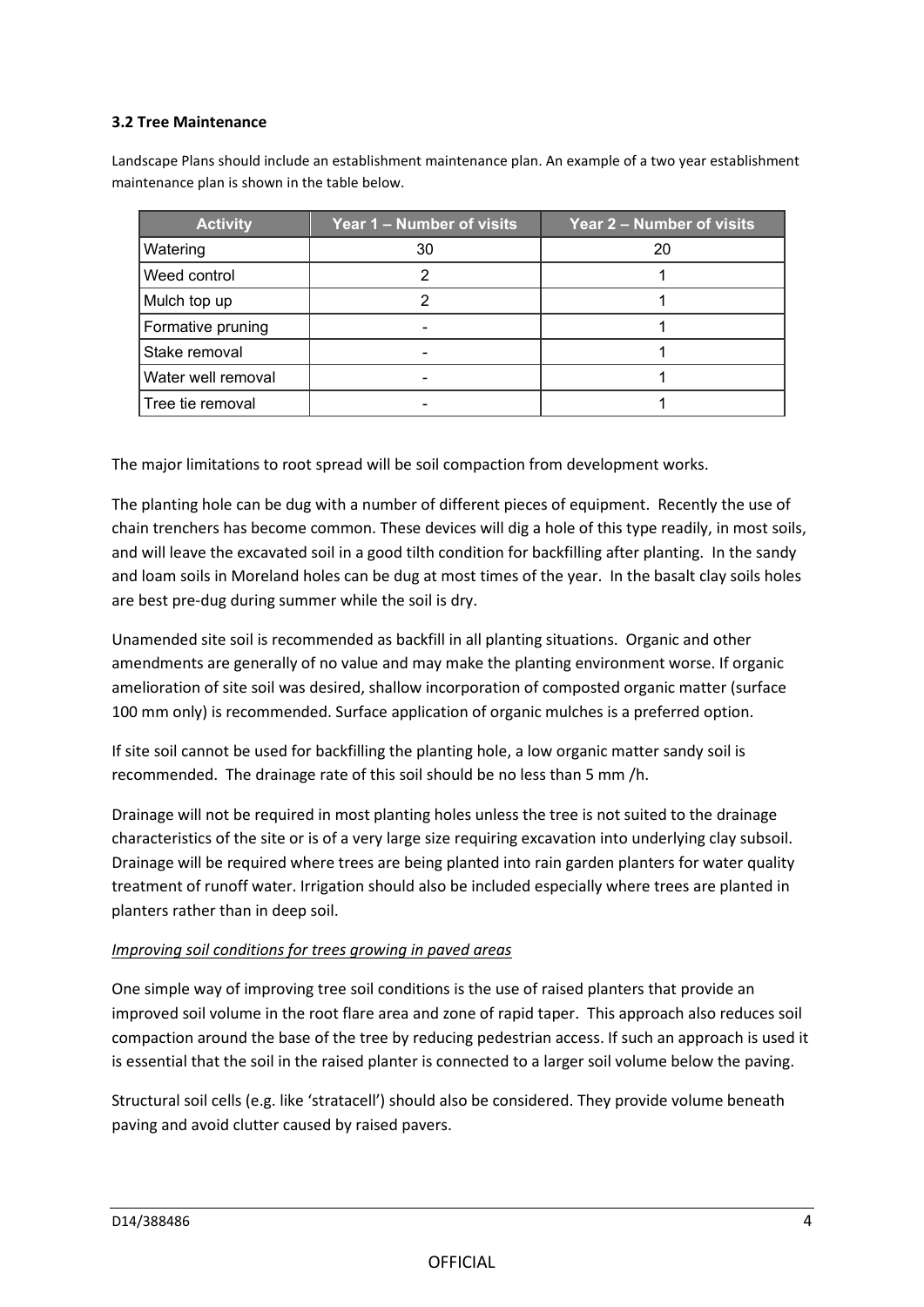# *Small trees maturing to <8m*

| Acacia pendula<br><b>Silver Myall</b>                                  | <b>Native</b><br>Evergreen | Rounded, small, evergreen tree to 6m, with pendulous branches and attractive<br>silver foliage. The tree is drought tolerant and probably one of the longer lived<br>acacias.                                                                                        |
|------------------------------------------------------------------------|----------------------------|----------------------------------------------------------------------------------------------------------------------------------------------------------------------------------------------------------------------------------------------------------------------|
| Acer buergerianum<br><b>Trident Maple</b>                              | Exotic<br>Deciduous        | Oval to upright, moderately dense medium sized tree to 8m. The form would<br>suit restricted sites however will require pruning under power lines. Autumn<br>colour is an attractive orange-red.                                                                     |
| Acer campestre                                                         | Exotic                     | Oval to round, dense small to medium sized tree to 7m with yellow autumn                                                                                                                                                                                             |
| <b>Hedge Maple</b>                                                     | Deciduous                  | foliage. Probably suitable under power lines                                                                                                                                                                                                                         |
| Acer monspessulanum                                                    | Exotic                     | Dense large shrub to small tree to 6m with a rounded crown and red-orange                                                                                                                                                                                            |
| <b>Montpelier Maple</b>                                                | Deciduous                  | autumn foliage.                                                                                                                                                                                                                                                      |
| Agonis flexuosa                                                        | <b>Native</b>              | Broad spreading, multistemmed, semi pendulous small tree to 8m. Attractive                                                                                                                                                                                           |
| West Australian Willow Myrtle                                          | Evergreen                  | small, white flowers cluster along stems from spring to summer.                                                                                                                                                                                                      |
| Agonis flexuosa 'Burgundy'                                             | <b>Native</b>              | Broad spreading semi pendulous small tree with strong burgundy new growth.                                                                                                                                                                                           |
| <b>Burgundy Willow Myrtle</b>                                          | Evergreen                  | Attractive small, white flowers cluster along stems from spring to summer.                                                                                                                                                                                           |
| Agonis flexuosa 'Jervis Bay<br>After Dark'<br>After Dark Willow Myrtle | <b>Native</b><br>Evergreen | Broad spreading semi pendulous small tree with burgundy to purple coloured<br>foliage all year round. Attractive small, white flowers cluster along stems from<br>spring to summer.                                                                                  |
| Allocasuarina verticillata                                             | Indigenous                 | Small rounded spreading tree to 6-8m with an open canopy and needle-like, dark                                                                                                                                                                                       |
| Drooping She-Oak                                                       | Evergreen                  | green foliage.                                                                                                                                                                                                                                                       |
| Callistemon Cultivars<br><b>Bottlebrush</b>                            | <b>Native</b><br>Evergreen | Large shrubs to small rounded trees to 4-8m. There are many cultivars with<br>varying flower colours, foliage and habits. Cultivars include: 'Dawson River<br>Weeper','Endeavour', 'Hannah Ray', 'Harkness', 'Kings Park Special', 'Mauve Mist'<br>and 'Rose, Opal'. |
| Callistemon sieberi                                                    | Indigenous                 | Open to dense semi weeping shrub or small tree to 4-7m. Flowers are spikes of                                                                                                                                                                                        |
| <b>River Bottlebrush</b>                                               | Evergreen                  | cream to pink borne from late spring to late autumn.                                                                                                                                                                                                                 |
| Callistemon viminalis                                                  | <b>Native</b>              | Rounded small tree to 5m, with crimson bottlebrush flowers and pendulous                                                                                                                                                                                             |
| Weeping Bottlebrush                                                    | Evergreen                  | foliage.                                                                                                                                                                                                                                                             |
| Catalpa bignoinoides 'Nana'                                            | Exotic                     | Top-grafted small tree to 2-4m with large, lush, leaves and a rounded habit,                                                                                                                                                                                         |
| Dwarf Indian Bean Tree                                                 | Deciduous                  | suitable for restricted locations.                                                                                                                                                                                                                                   |
| Eucalyptus forrestiana<br><b>Fuchsia Mallee</b>                        | <b>Native</b><br>Evergreen | Small mallet or mallee eucalypt less than 8m tall. The canopy is open and<br>rounded with showy, pendulous orange-red flowers. The fruits are persistent<br>on the tree and remain an orange-red colour.                                                             |
| Eucalyptus macrandra<br><b>River Yate</b>                              | <b>Native</b><br>Evergreen | Small tree or mallee to 3-6m with silvery green glossy foliage. The yellow<br>flowers are in dense clusters from summer to autumn and the smooth grey bark<br>peels to reveal coppery patches.                                                                       |
| Eucalyptus platypus                                                    | <b>Native</b>              | Small, dense and rounded tree to 6-10m. The leaves are small, round and                                                                                                                                                                                              |
| Moort                                                                  | Evergreen                  | glossy green and the trunk is glossy green to copper in colour.                                                                                                                                                                                                      |
| Eucalyptus risdonii                                                    | <b>Native</b>              | Small, short-trunked irregular tree reaching a height of 6-8m with grey-green                                                                                                                                                                                        |
| Risdon Peppermint                                                      | Evergreen                  | adult foliage higher in the canopy.                                                                                                                                                                                                                                  |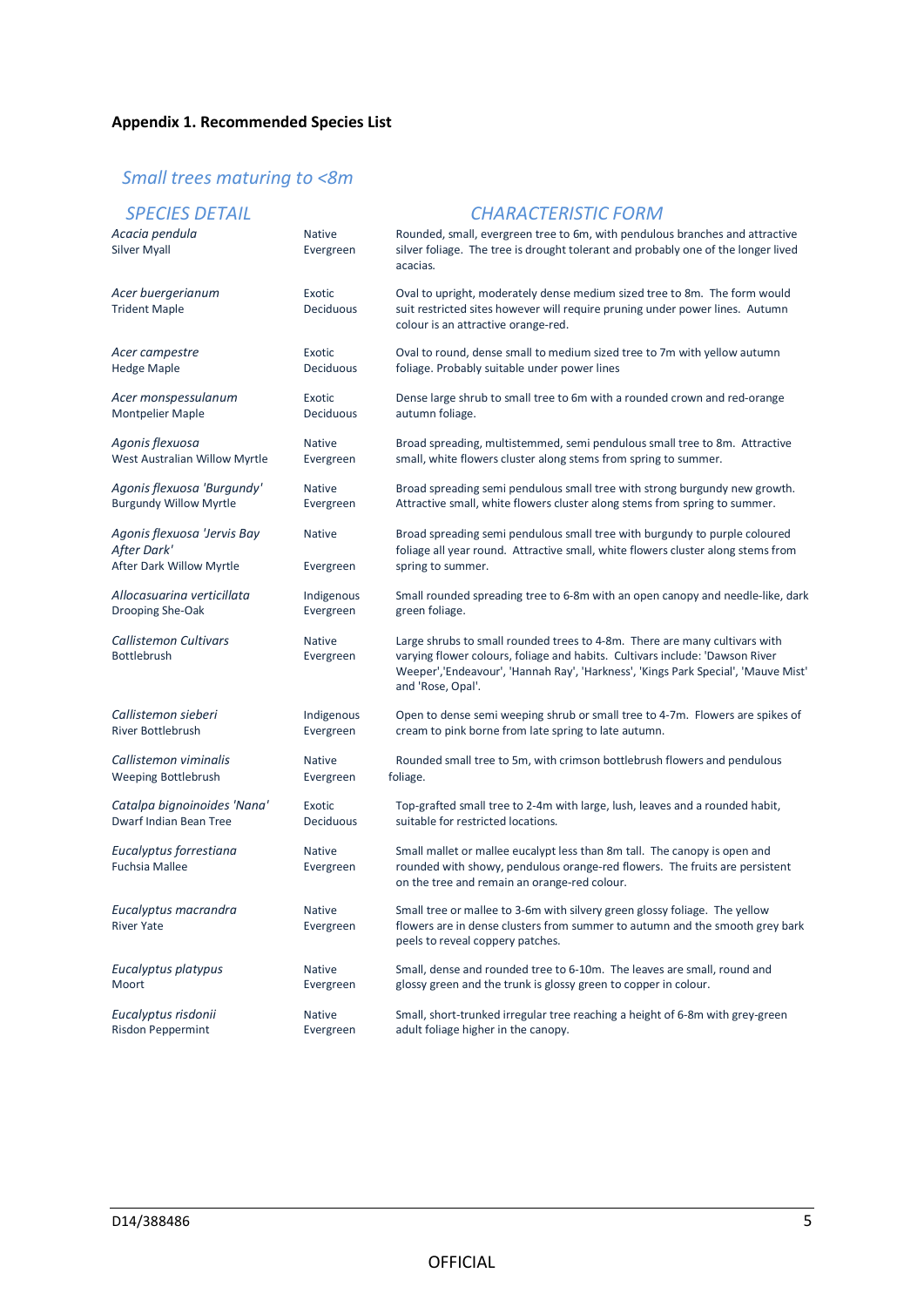# *Small trees maturing to <8m*

| Eucalyptus torquata<br>Coral Gum                 | <b>Native</b><br>Evergreen | Small open tree to 6-8m tall. The foliage is olive green and the flowers are a<br>pinkish orange in colour throughout spring and summer.                                                                          |
|--------------------------------------------------|----------------------------|-------------------------------------------------------------------------------------------------------------------------------------------------------------------------------------------------------------------|
| Ficus microcarpa var. hillii<br>Hills Fig.       | <b>Native</b><br>Evergreen | This fig is traditionally planted in streets and pruned into a round ball<br>approximately 2m in size. Trees are usually only 2-4m tall. The foliage is a<br>lustrous, bright green.                              |
| Fraxinus ornus<br>Manna Ash                      | Exotic<br>Deciduous        | Small, rounded tree to 7-9m tall. Foliage is a lush green without showy autumn<br>colour. The white flowers are showy and borne in dense clusters.                                                                |
| Gleditsia triacanthos<br>'Sunburst'              | Exotic                     | Upright spreading small tree to 8m with light yellow-green fine leaflets.                                                                                                                                         |
| <b>Sunburst Honey Locust</b>                     | Deciduous                  |                                                                                                                                                                                                                   |
| Hakea bucculenta<br><b>Hot Pokers</b>            | <b>Native</b><br>Evergreen | Large shrub or small tree to 3-4m with an upright habit. The leaves are linear<br>and stand vertical on the tree. The flowers are striking pink 'pokers' borne in<br>winter.                                      |
| Hakea petiolaris<br>Sea Urchin Hakea             | <b>Native</b><br>Evergreen | Shrub or small dense tree to 4-5m tall. Foliage is grey-blue, elliptical to almost<br>round. Flowers are showy, pink and white in balls that resemble 'sea urchins'.                                              |
| Lagerstroemia Hybrids<br>Crepe Myrtle            | <b>Exotic</b><br>Deciduous | Multistemmed widespreading tree to 6-8m tall. The flowers are very showy in<br>summer and the autumn colour is quite striking. Cultivars include, 'Lipan',<br>'Natchez', 'Sioux', 'Tuscarora', 'Yuma' and 'Zuni'. |
| Malus ioensis 'Plena'<br><b>Ornamental Apple</b> | <b>Exotic</b><br>Deciduous | Small oval to rounded tree to 4-5m tall. The double flowers are showy in spring<br>and the foliage displays striking autumn colour.                                                                               |
| Olea europaea<br>Olive                           | Exotic<br>Evergreen        | Small upright tree to 6-7m tall. The foliage is a silvery green and the trunk<br>forms a twisted gnarled look with age. Two selections are almost fruitless,<br>'Swan Hill' or 'Tolley's Upright'.                |
| Prunus xblireana<br>Double Flowering Plum        | Exotic<br>Deciduous        | Small tree to 4-6m tall, the double pink flowers in spring give way to<br>bronzy-purple foliage.                                                                                                                  |
| Robinia pseudoacacia<br>'Inermis'                | Exotic                     | Top-grafted small tree to 3-4m, producing a straight clean trunk and a large 'ball'<br>of foliage at 2-3m. Can be striking when planted as an avenue.                                                             |
| Mop Top Robinia                                  | <b>Deciduous</b>           |                                                                                                                                                                                                                   |
| Tristaniopsis laurina<br><b>Water Gum</b>        | <b>Native</b><br>Evergreen | Rounded to broad spreading small to medium tree to 8m. The foliage is glossy<br>and green and the trunk often forms a gnarled and mottled appearance with age.                                                    |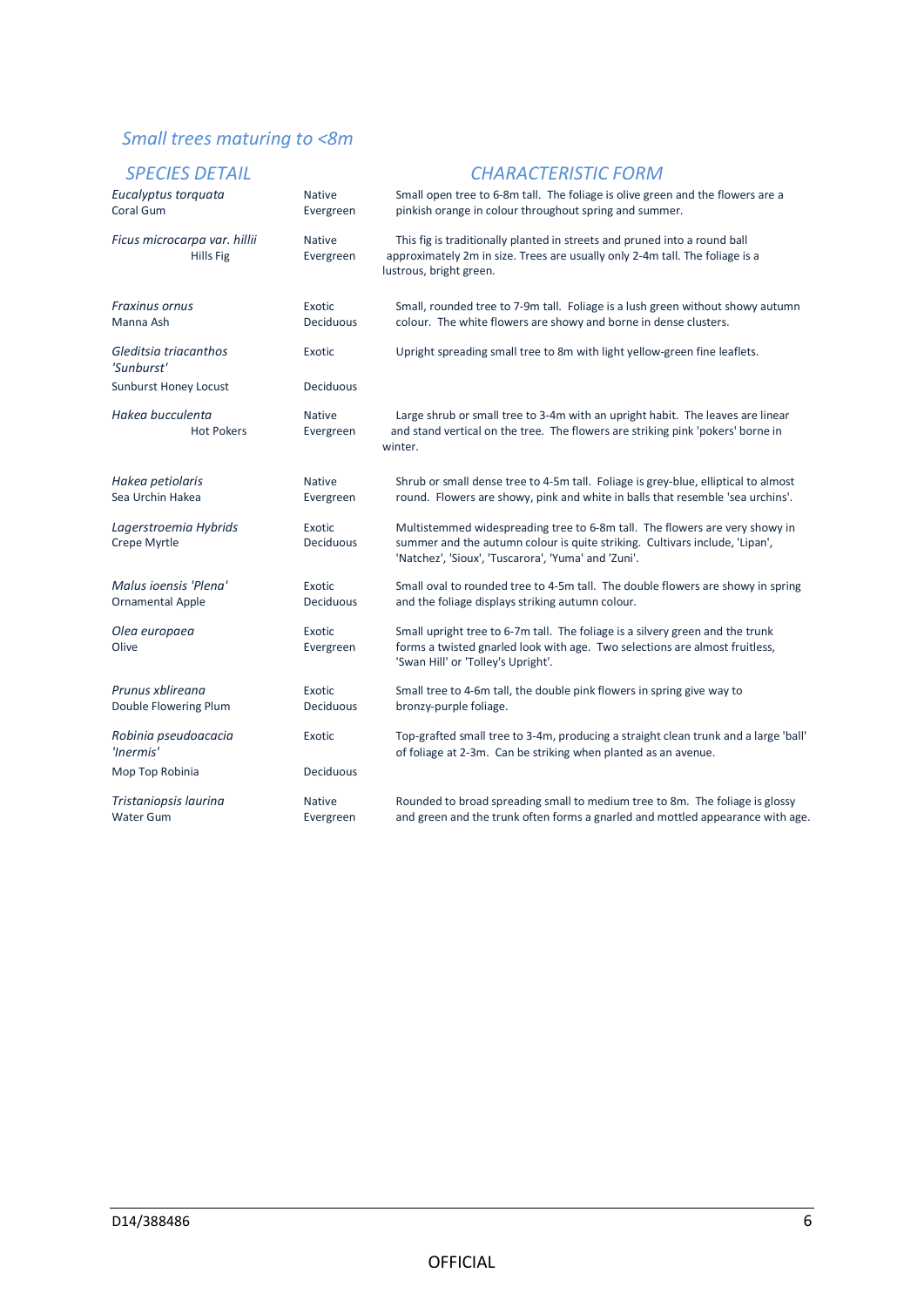| Acacia implexa                                                          | Indigenous                      | Small to medium erect evergreen tree to 8m tall, with dense bright green foliage                                                                                                                                                                           |
|-------------------------------------------------------------------------|---------------------------------|------------------------------------------------------------------------------------------------------------------------------------------------------------------------------------------------------------------------------------------------------------|
| Lightwood                                                               | Evergreen                       | and creamy acacia flowers from summer to autumn.                                                                                                                                                                                                           |
| Acacia melanoxylon                                                      | Indigenous                      | Upright to spreading dense medium to large tree, with dark green foliage.                                                                                                                                                                                  |
| Blackwood                                                               | Evergreen                       | Performs best with supplementary water during establishment.                                                                                                                                                                                               |
| Acer truncatum x A.<br>platanoides 'Warrenred'<br><b>Pacific Sunset</b> | Exotic                          | Rounded to oval medium-sized tree to 8m providing attractive autumn colour.                                                                                                                                                                                |
| <b>Pacific Sunset Maple</b>                                             | <b>Deciduous</b>                |                                                                                                                                                                                                                                                            |
| Allocasuarina littoralis                                                | Indigenous                      | Upright conical small tree to 8-10m with needle-like, dark green foliage and a                                                                                                                                                                             |
| <b>Black She-Oak</b>                                                    | Evergreen                       | trunk developing hard furrowed bark.                                                                                                                                                                                                                       |
| Banksia integrifolia                                                    | <b>Native</b>                   | Erect small to medium tree to 6-10m. Foliage is green on the top and white                                                                                                                                                                                 |
| Coastal Banksia                                                         | Evergreen                       | underneath. Flowers are yellow spikes borne throughout the year.                                                                                                                                                                                           |
| <b>Brachychiton acerifolius</b><br><b>Flame Tree</b>                    | <b>Native</b>                   | Erect oval to conical medium sized tree to 8-12m. The tree can be deciduous<br>Semi-deciduous from late winter to summer. The leaves are large with 3-7 lobes and the flowers<br>are bright scarlet in terminal panicles from late spring to early summer. |
| <b>Brachychiton discolor</b><br><b>Queensland Lacebark Tree</b>         | <b>Native</b><br>Semi-deciduous | Dense conical tree to 15m tall with large, mostly palmate leaves that are green on<br>the top side and hairy and white on the underside. Flowers are small 3-4cm<br>long and orange-red to pink over summer.                                               |
| <b>Brachychiton populneus</b>                                           | <b>Native</b>                   | A medium-sized upright to oval canopied tree with a large trunk to 10-12m tall.                                                                                                                                                                            |
| Kurrajong                                                               | Evergreen                       | The leaves are mostly small and bright green, flowers are inconspicuous.                                                                                                                                                                                   |
| Callistemon salignus<br><b>Willow Bottle Brush</b>                      | <b>Native</b><br>Evergreen      | Upright rounded large shrub to small tree to 9m. The foliage is a bright green<br>with new foliage pink. Flowers are small, yellow bottlebrushes and the bark is<br>papery and peeling.                                                                    |
| Celtis australis                                                        | Exotic                          | Broad-crowned tree to 10-12m tall. The bark is smooth and grey, foliage is                                                                                                                                                                                 |
| <b>Nettle Tree</b>                                                      | <b>Deciduous</b>                | green and rough with serrated margins.                                                                                                                                                                                                                     |
| Celtis occidentalis                                                     | Exotic                          | Broad-crowned tree to 10-15m tall. The bark is grey and furrowed with age,                                                                                                                                                                                 |
| Hackberry                                                               | Deciduous                       | foliage is green and glossy with serrated margins.                                                                                                                                                                                                         |
| Corymbia eximia                                                         | <b>Native</b>                   | Rounded tree to 10-12m tall with pendulous, blue-green, sickle-shaped foliage.                                                                                                                                                                             |
| Yellow Bloodwood                                                        | Evergreen                       | Masses of creamy flowers are borne on the outside of the canopy in spring.                                                                                                                                                                                 |
| Corymbia ficifolia                                                      | <b>Native</b>                   | Dense rounded tree to 8-10m. Masses of pink, red or orange flowers are borne                                                                                                                                                                               |
| Red Flowering Gum                                                       | Evergreen                       | on the outside of the canopy over summer.                                                                                                                                                                                                                  |
| Eucalyptus leucoxylon subsp.<br>connata<br>Yellow Gum                   | Indigenous<br>Evergreen         | Medium upright to oval tree to 12m with an open canopy and creamy yellow<br>flowers from winter to spring. The bark is more or less smooth with some rough<br>basal peeling bark, white to grey in colour.                                                 |
| Eucalyptus polyanthemos<br>subsp. vestita                               | Indigenous                      | Round-headed to upright eucalypt to a height of 10-12m. Adult leaves<br>are a slate grey colour and bark is rough 'box'.                                                                                                                                   |
| Red Box                                                                 | Evergreen                       |                                                                                                                                                                                                                                                            |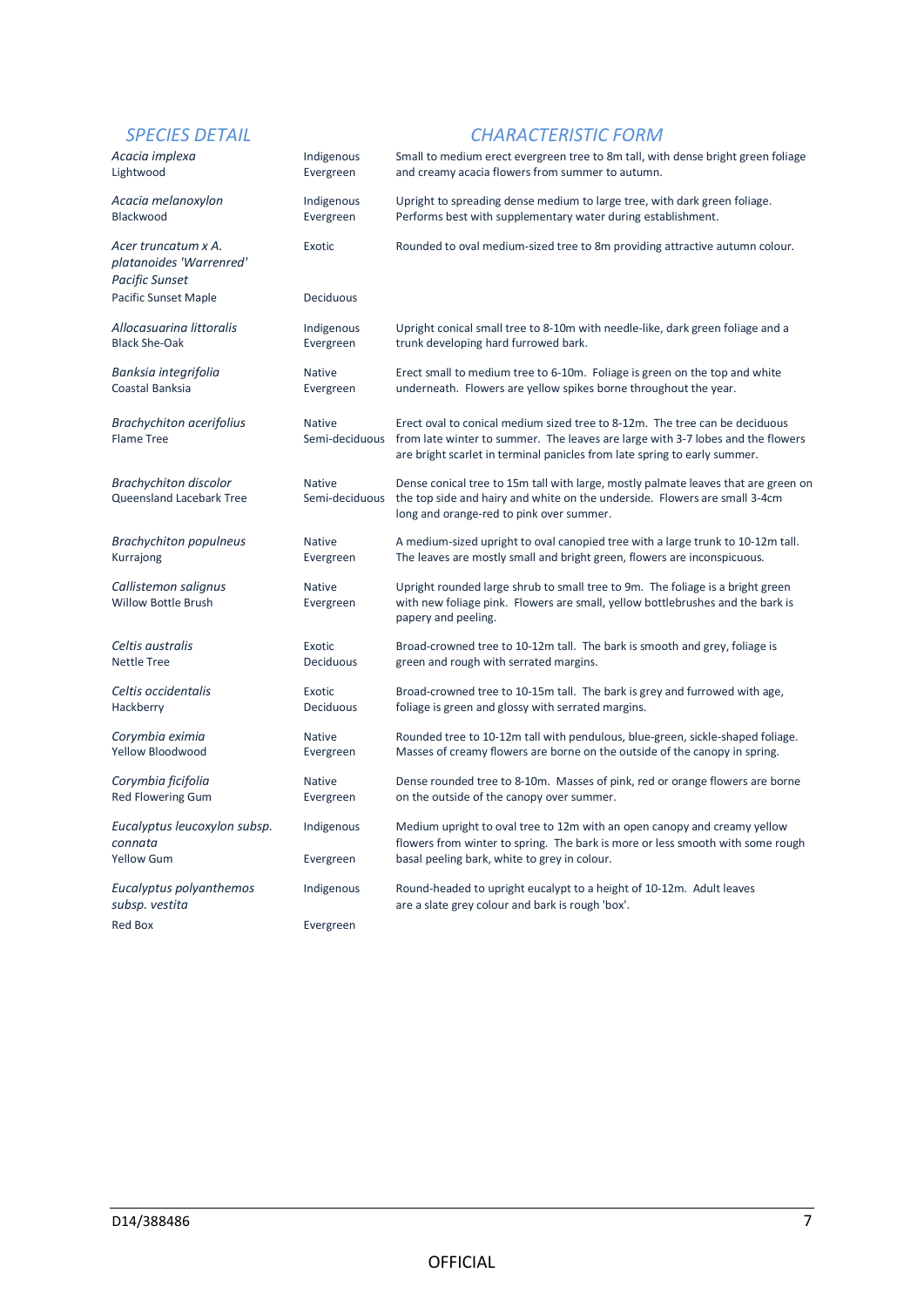# *Medium-sized trees maturing to 8-15m*

| JI LUILJ DLIINL                                          |                            | 0777 - 1787 - 1797 - 1797 - 1797 - 1797 - 1797 - 1797 - 1797 - 1797 - 1797 - 1797 - 1797 - 1797 - 1                                                                                                                                                   |
|----------------------------------------------------------|----------------------------|-------------------------------------------------------------------------------------------------------------------------------------------------------------------------------------------------------------------------------------------------------|
| Eucalyptus pulchella<br>White Peppermint                 | <b>Native</b><br>Evergreen | Medium sized, oval to rounded tree to 10-15m with an open canopy. The trunk<br>mostly smooth and white and the leaves are narrow and pendulous creating a<br>is weeping effect.                                                                       |
| Eucalyptus scoparia<br>Wallangarra Gum                   | <b>Native</b><br>Evergreen | Medium to tall open tree to 12-18m tall. Trunk is a powdery white and the<br>foliage is semi-pendulous and green in colour.                                                                                                                           |
| Fraxinus excelsior 'Aurea'<br>Golden Ash<br>autumn.      | Exotic<br>Deciduous        | Small to medium, slow growing tree 8-10m tall. New stems are yellowish in<br>colour with almost black winter buds. Foliage is bright green turning golden in                                                                                          |
| Fraxinus pennsylvanica<br>'Urbdell' Urbanite™            | Exotic                     | Medium sized tree 10-12m with large, pinnate, bright green leaves. Autumn<br>colour is variable from yellow to deep burgundy.                                                                                                                         |
| Urbanite Green Ash                                       | Deciduous                  |                                                                                                                                                                                                                                                       |
| Gleditsia triacanthos<br>'Shademaster'                   | Exotic                     | Vigorous growing, open spreading tree to 10-12m tall. Foliage is divided into<br>small leaflets that provide yellow autumn colour.                                                                                                                    |
| Shademaster Honey Locust                                 | Deciduous                  |                                                                                                                                                                                                                                                       |
| Hymenosporum flavum<br>Native Frangipani                 | <b>Native</b><br>Evergreen | Small to medium-sized tree 6-10m tall. Glossy, dark green foliage and small,<br>fragrant, yellow flowers in spring.                                                                                                                                   |
| Jacaranda mimosifolia<br>Jacaranda                       | Exotic<br>Deciduous        | Small to medium-sized spreading tree to 8-12m with an open canopy. The<br>foliage is divided into many fine leaflets. The lilac-blue flowers are very showy<br>and are borne on the outside of the canopy in late spring to summer.                   |
| Lophostemon confertus<br>Queensland Brush Box            | <b>Native</b><br>Evergreen | Rounded, sometimes multistemmed, dense tree to 12-16m. The foliage is a<br>glossy, dark green and the bark peels to reveal an orange-pink trunk.                                                                                                      |
| Melia azederach<br><b>White Cedar</b>                    | <b>Native</b><br>Deciduous | Small to medium umbrella shaped tree to 9-14m tall that performs well in urban<br>conditions. The leaves are large and finely divided into small leaflets. The tree<br>has mauve flowers in spring and fruit mature over summer and hang on the tree. |
| Pyrus calleryana 'Aristocrat'<br>Aristocrat Callery Pear | Exotic<br>Deciduous        | Oval to pyramidal small to medium tree to 10-12m tall. White flowers amass<br>the stems in spring followed by bright green foliage. The autumn colour varies<br>from yellow to red.                                                                   |
| Pyrus calleryana 'Capital'<br>Capital Callery Pear       | Exotic<br>Deciduous        | Narrow, upright small tree to 10m. White flowers amass the stems in spring<br>followed by bright green foliage. The autumn colour varies from yellow to<br>purplish-red.                                                                              |
| Pyrus calleryana 'Glen's Form'<br>Chanticleer®           | Exotic                     | Upright oval small to medium tree to 12m. White flowers amass the stems in<br>spring followed by bright green foliage. The autumn colour varies from yellow                                                                                           |
| Chanticleer Callery Pear                                 | Deciduous                  | to purplish-red.                                                                                                                                                                                                                                      |
| Ulmus parvifolia<br>Chinese Elm                          | Exotic<br>Semi-deciduous   | Pyramidal to oval small to medium tree to 12m. The foliage is fine and is usually<br>held on the tree over winter. If not managed the form can become very wide<br>and spreading.                                                                     |
| Zelkova serrata<br>Zelkova                               | Exotic<br>Deciduous        | Semi-upright oval to vase shaped tree to 10-14m tall with small serrated leaves<br>that turn yellow and red in autumn. Ornamental trunk is grey peeling to reveal<br>reddish underneath.                                                              |